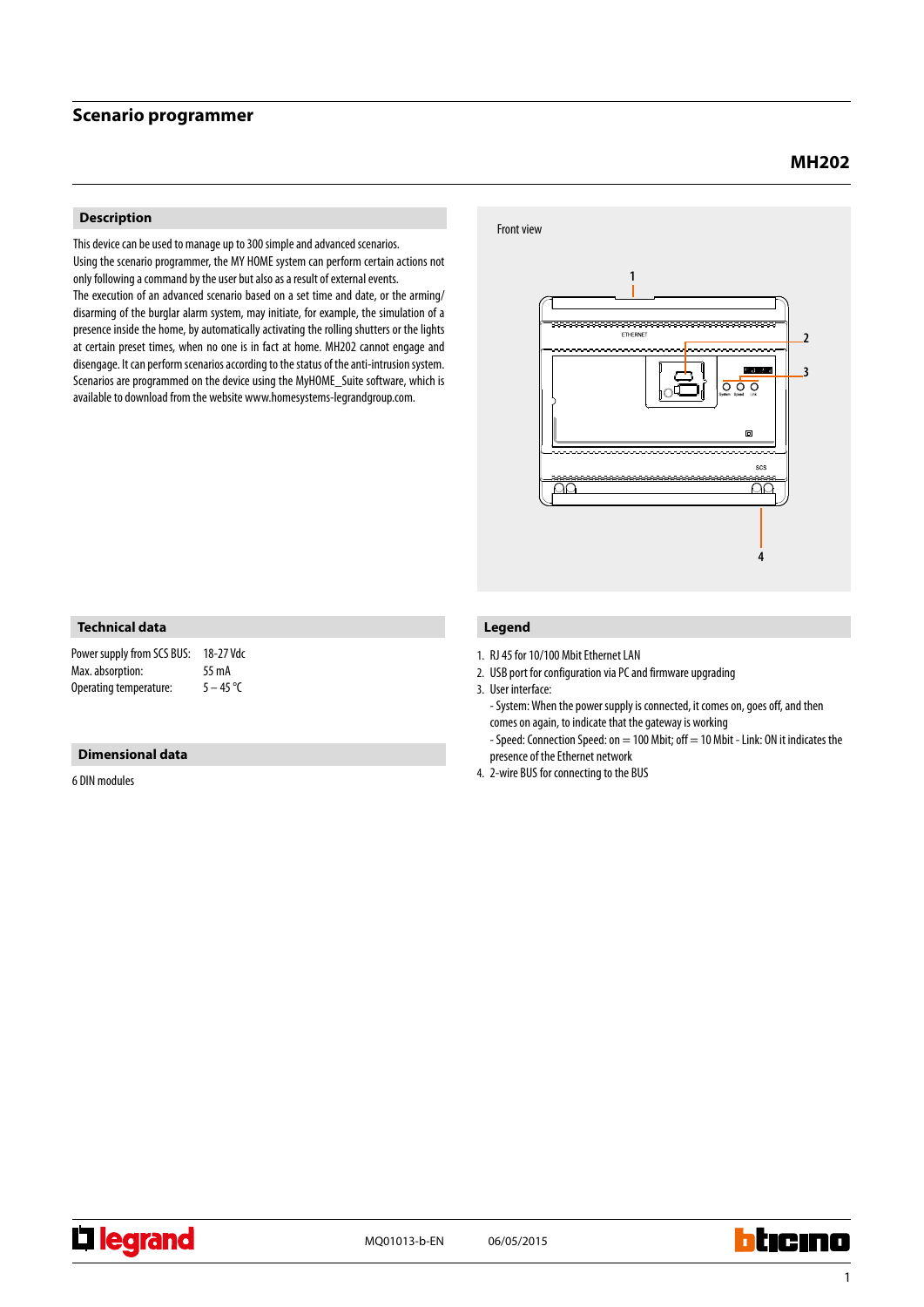### **Scenario programmer**

#### **Configuration**

For device configuration, the MyHOME\_Suite software, available to download from the website www.homesystems-legrandgroup.com, must be used, for creating scenarios (actuation of light points, rolling shutters, etc.) of different degrees of complexity, based on time events or events detected on the system (alarms, pushbuttons pressed, etc.). If the scenario is activated by a control device (configured with M=CEN), it will be possible to associate the corresponding key to the scenario itself.

In the same way, it is possible to upload the files from the device to check the saved configuration. The MyHOME\_Suite software enable updating of the device software, by downloading any new versions published on the Bticino website (update firmware)

#### **CEN operating mode**

This special mode is used for managing MH202 scenario programmers, by manually activating the control device or the MY HOME automation range set by connecting the CEN configurator in M.

The association between the key (upper or lower) of the control device and the scenario to be activated, is obtained using the MyHOME\_Suite software. For example, it is possible to activate two independent scenarios using the special H/L4651M2, AM5831M2, 067553 control, using the T1 (upper) and T2 (lower) pushbuttons. For the correspondence between the control keys and the scenarios to activate see the table below.

In addition to the listed devices, the CEN operating mode may be managed using the Touch Screen, the Multimedia Touch Screen, the Web Server, and a Personal Computer with the MHVisual supervision software installed.

**NOTE:** The control devices configured with M=CEN mode can be connected to any point of the system; The address specified in the A and PL positions must be different from the addresses assigned to the actuators.



| <b>Type of control</b>                                                   | Configuration                                       | Identification of scenario activation keys |
|--------------------------------------------------------------------------|-----------------------------------------------------|--------------------------------------------|
|                                                                          |                                                     |                                            |
| 067553, H/L4651M2 and AMS831M2 special control                           | A=0-9; PL=0-9; M=CEN; LIV1/AUX=-; LIV2=-; SPE=-;I=- |                                            |
| Basic control for 2 independent loads, 067552,<br>H/L4652/2 and AM5832/2 | A=0-9; PL1=0-9; M1=CEN; A2=-; PL2=-; M2=-           |                                            |
|                                                                          | A=0-9; PL1=0-9; M1=CEN; A2=-; PL2=-; M2=CEN         |                                            |
| Basic control for 3 independent loads, 067554,<br>H/L4652/3 and AM5832/3 | A=0-9; PL=0-9; M=CEN; LIV1/AUX=-; LIV2=-; SPE=-;I=- |                                            |

**Li legrand** 





hticina